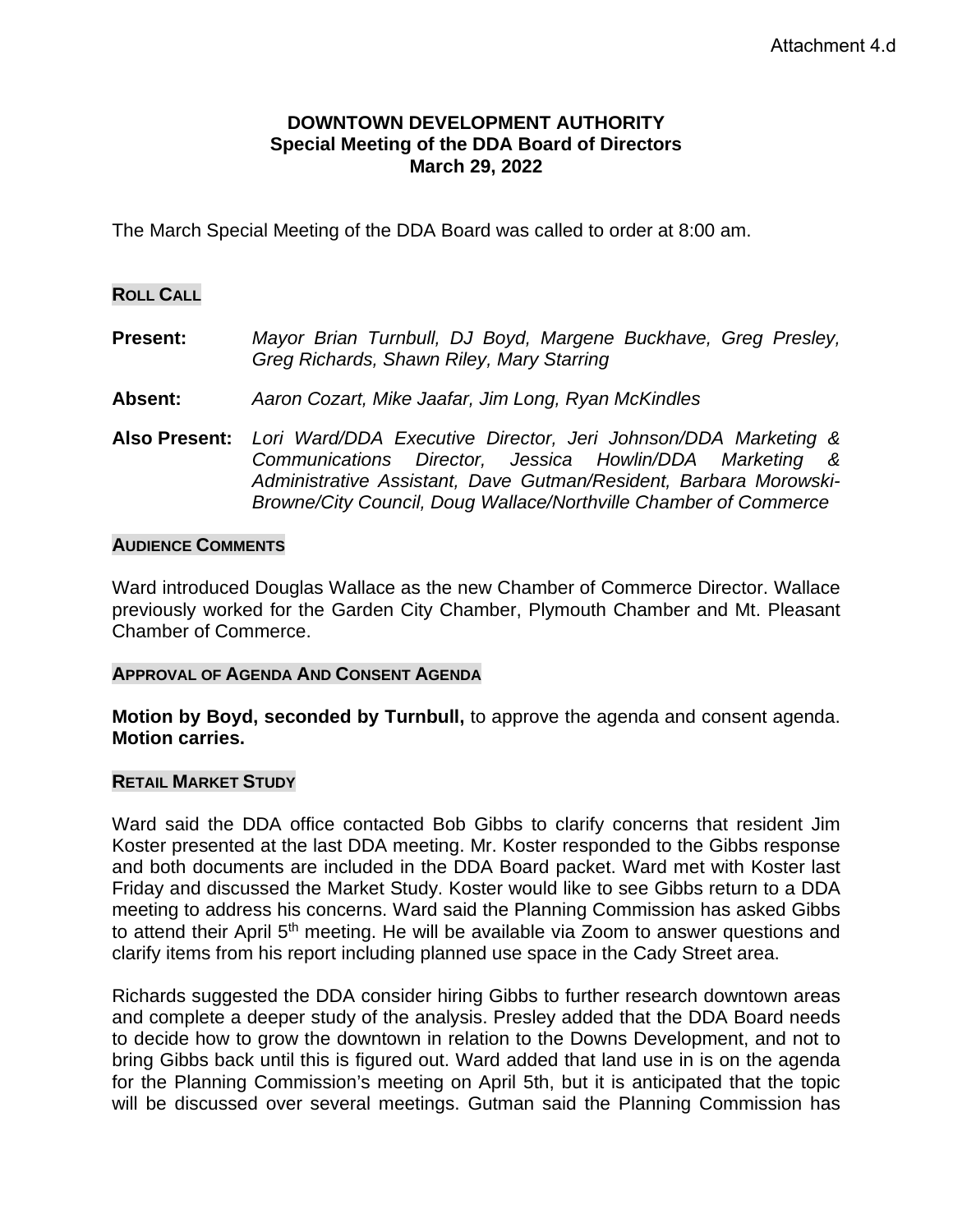summoned several committee members to attend the land use meetings including Walkability, Mobility, Traffic, Sustainability and Gibbs Planning Group.

Riley inquired how other communities are able to bridge various districts. Buckhave said the DDA really should hire a specialist to fill space downtown. Richards said the DDA needs to support building owners to find retail for first floor storefronts. Ward said one obstacle is that some building owners have a specific business in mind that they are willing to wait for to fill the space. For example, in the old Yogurtpalooza space, the owners wanted a restaurant and were able to hold out until they found a brewpub. Ward also noted there currently isn't any available retail space downtown even if a recruiter is hired by the DDA. Presley said the Downs and Foundry Flask have hired someone to fill space but it's geared only toward a small part of Cady St. Wallace said that he has seen other communities bring in recruiters from Signature or CBRE to fill space.

Ward said the DDA Board can form a subcommittee with a member from each of the EDC, Marketing, and Design Committee to meet with Gibbs and figure out potential next steps. At that time, the subcommittee can make a recommendation to the board.

## **SURVEY PROPOSAL**

Ward said the DDA office obtained a proposal from Carlisle Wortman, with a not-toexceed budget, for a survey that will roll out on April 8th for the street closures.

#### **SUMMER CONCERT SERIES**

Ward said the JAG Entertainment contract includes 41 concerts that will run from May -October, and include a stage band once a month for June, July and August. The contract is turn key; JAG Entertainment will handle all aspects of the concert series including talent acquisition, scheduling, event management and technical production. The total cost of the contract is \$29,100. This includes \$600 per night for the 41 acoustic concerts and \$1,500 per night for the 3 stage bands. **Motion by Boyd, seconded by Turnbull** to approve the contract with JAG Entertainment. **Motion carries.**

## **BUDGET**

Boyd said at the last meeting the budget was tabled to get further information on wages and how they are calculated within the budget. The clarification now consists of a breakdown for each employee including not only wages, but vacation pay, social security contributions, workman's compensation, and other fringe benefits. **Motion by Boyd, seconded by Richards** to approve the budget for 2022/2023 as presented at the last meeting. **Motion carries.** 

#### **BOARD AND STAFF COMMUNICATIONS**

Ward said SB 885 could benefit the DDA as it pertains to Farmers' Market grants. New legislation has eliminated Social District sunsets. Special event liquor licenses are now permitted within Social Districts, meaning events are now able to coexist within the